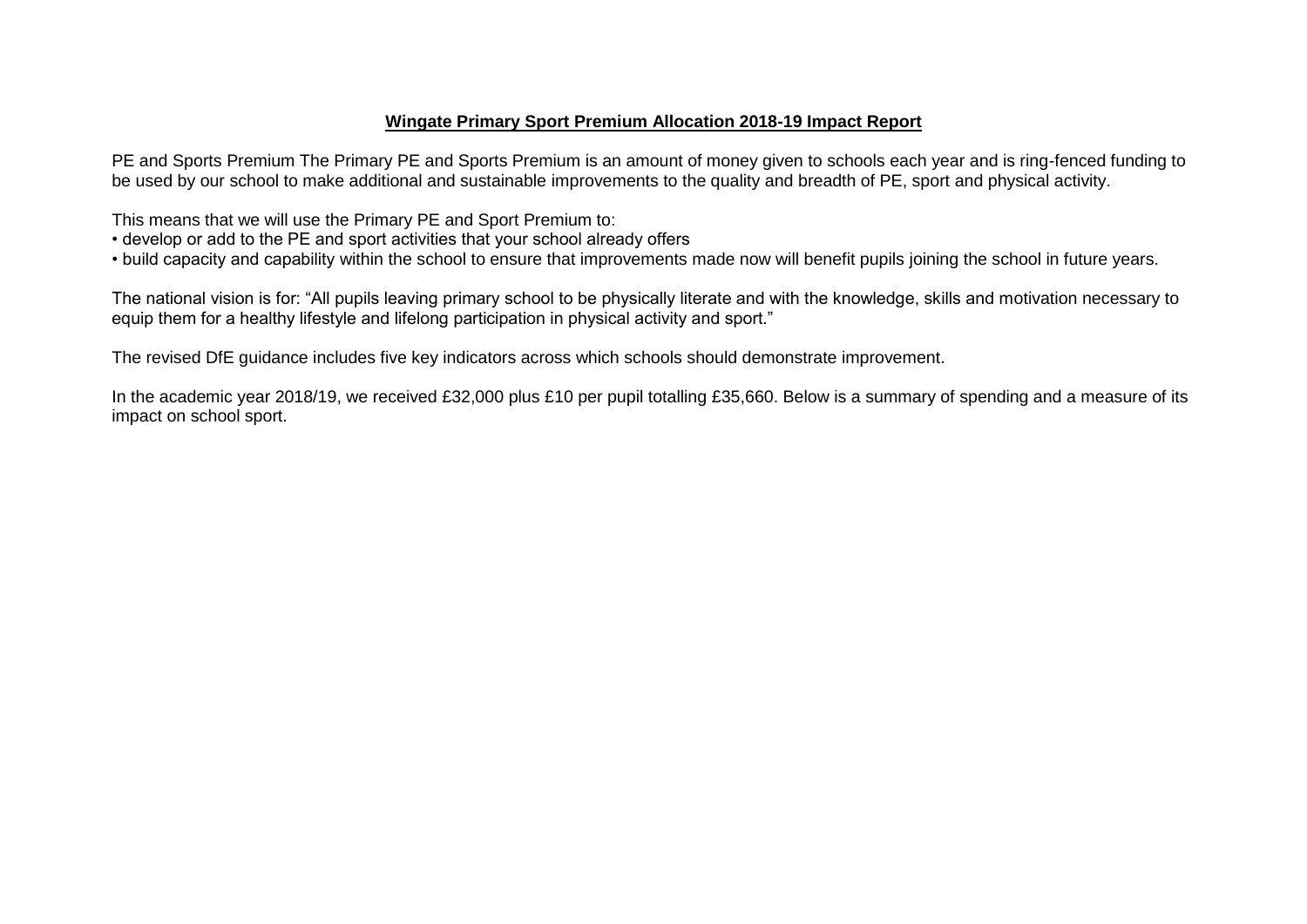**Key indicator 1: The engagement of all pupils in regular physical activity – Chief Medical Officer guidelines recommend that primary school children undertake at least 30 minutes of physical activity a day in school**

| Focus                                                                                                                                                           | Actions                                                                                                | Costs      | Impact                                                                                                                            | <b>Future Actions and</b><br>Sustainability                        |
|-----------------------------------------------------------------------------------------------------------------------------------------------------------------|--------------------------------------------------------------------------------------------------------|------------|-----------------------------------------------------------------------------------------------------------------------------------|--------------------------------------------------------------------|
| Create more opportunities<br>for children to sustain 30<br>minutes of physical activity<br>every day.                                                           | Structured breakfast clubs<br>activities, more organised<br>games at lunchtimes                        | <b>TBC</b> | Children engaged before<br>and during school<br>improving engagement in<br>lessons and boosting<br>physical health                | Add more resources to<br>breakfast clubs as<br>required.           |
| Developing a wider range<br>of activities to encourage<br>an active playground to<br>allow children to engage in<br>30 minutes of physical<br>activity per day. | Purchase additional<br>resources for children to<br>use outside including<br>additional football posts | £2000      | More children engaged in<br>play at break and<br>lunchtimes for longer<br>periods. More areas for<br>children to explore in play. | Investigate possibility of<br>larger fitness outdoor<br>equipment. |

## **Key indicator 2: The profile of PE and sport being raised across the school as a tool for whole school improvement**

| Focus                             | Actions                                                                                                | Costs | Impact                                                                                                        | <b>Future Actions and</b><br>Sustainability                                          |
|-----------------------------------|--------------------------------------------------------------------------------------------------------|-------|---------------------------------------------------------------------------------------------------------------|--------------------------------------------------------------------------------------|
| <b>High quality Curricular PE</b> | Ensure all children receive<br>2 hours of timetabled PE<br>lessons                                     | N/A   | Children engaged in well<br>paced, structured lessons.                                                        | Ensure staff are confident<br>in areas of sport that are<br>unfamiliar to them.      |
| Improved PE resources             | Audit of equipment and list<br>of immediate areas to<br>address. Focus on new<br>gym mats and storage. | £1000 | New mats have worked<br>well, much easier to use<br>and led to greater use of<br>gym equipment as a<br>whole. | Complete summer audit<br>and create purchase list<br>prior to end of summer<br>term. |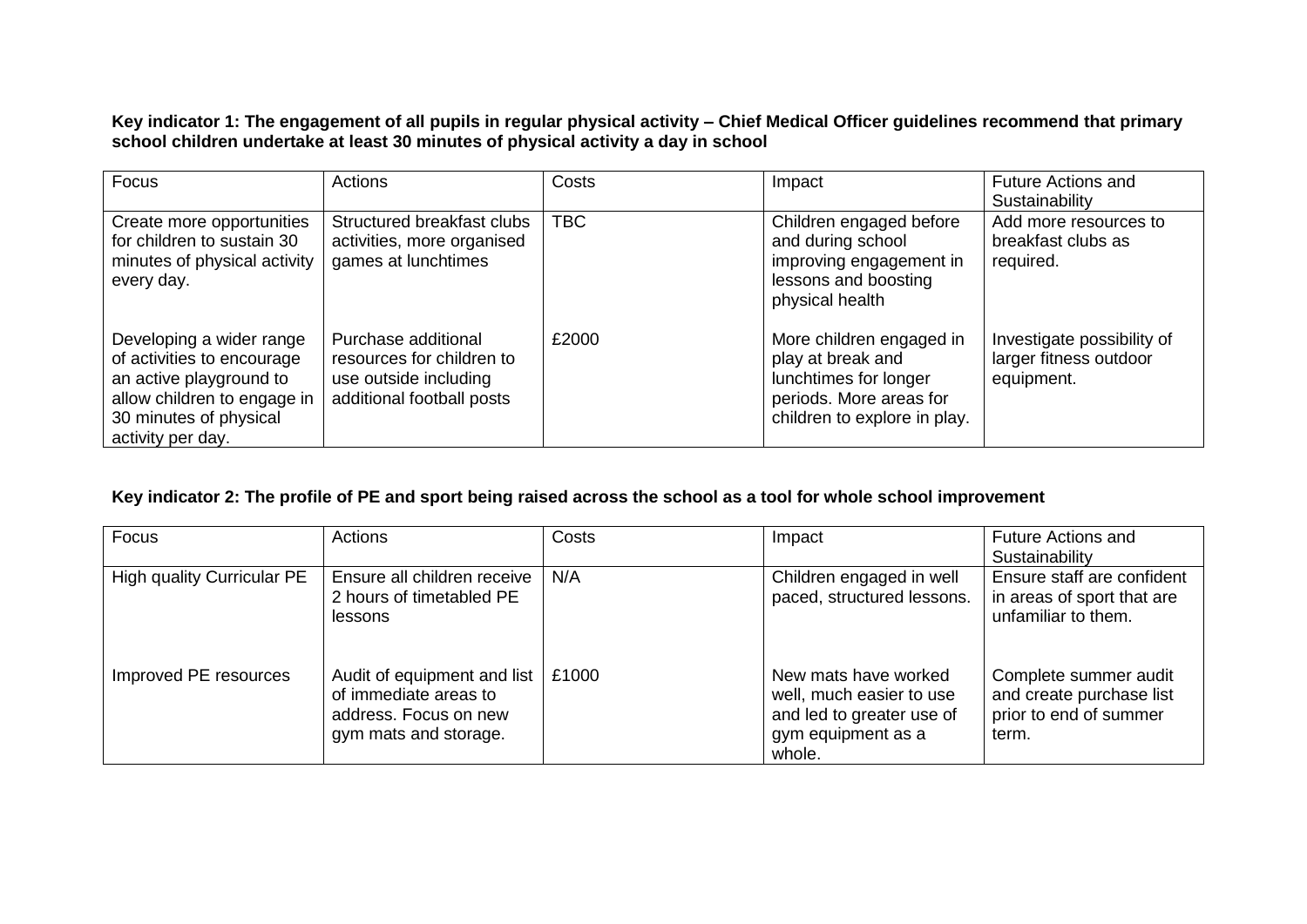# **Key indicator 3: Increased confidence, knowledge and skills of all staff in teaching PE and sport**

| Focus                                                                                                                                                                                                                                                                   | Actions                                                                                                                            | Costs            | Impact                                                                                                                                                                                     | <b>Future Actions and</b><br>Sustainability |
|-------------------------------------------------------------------------------------------------------------------------------------------------------------------------------------------------------------------------------------------------------------------------|------------------------------------------------------------------------------------------------------------------------------------|------------------|--------------------------------------------------------------------------------------------------------------------------------------------------------------------------------------------|---------------------------------------------|
| Investing in the Easington<br><b>School Sports Partnership</b><br>SLA to ensure delivery of<br>a broad PE curriculum by<br>individual class teachers                                                                                                                    | Work alongside ESSP to<br>develop PE throughout<br>school and support all staff<br>in the delivery of teaching<br>PE.              | £15,000          | Class teachers are more<br>confident in delivering the<br>knowledge, skills and<br>practice of the games,<br>gymnastics, dance and<br>athletics in the studies<br>attached to their class. | Sign in to the SLA again<br>next year.      |
| In order to improve<br>progress and achievement<br>of all pupils the focus is on<br>up-skilling the staff. The<br>PE PLT will attend training<br>and monitor existing PE<br>practice across the school,<br>including review of<br>resources and curriculum<br>coverage. | Establish dates when<br>cover is required and<br>appoint cover staff. Ensure<br>that time is provided for<br>school based working. | $£1000$ (approx) | children enjoy active PE<br>lessons and achieve the<br>expected standard                                                                                                                   |                                             |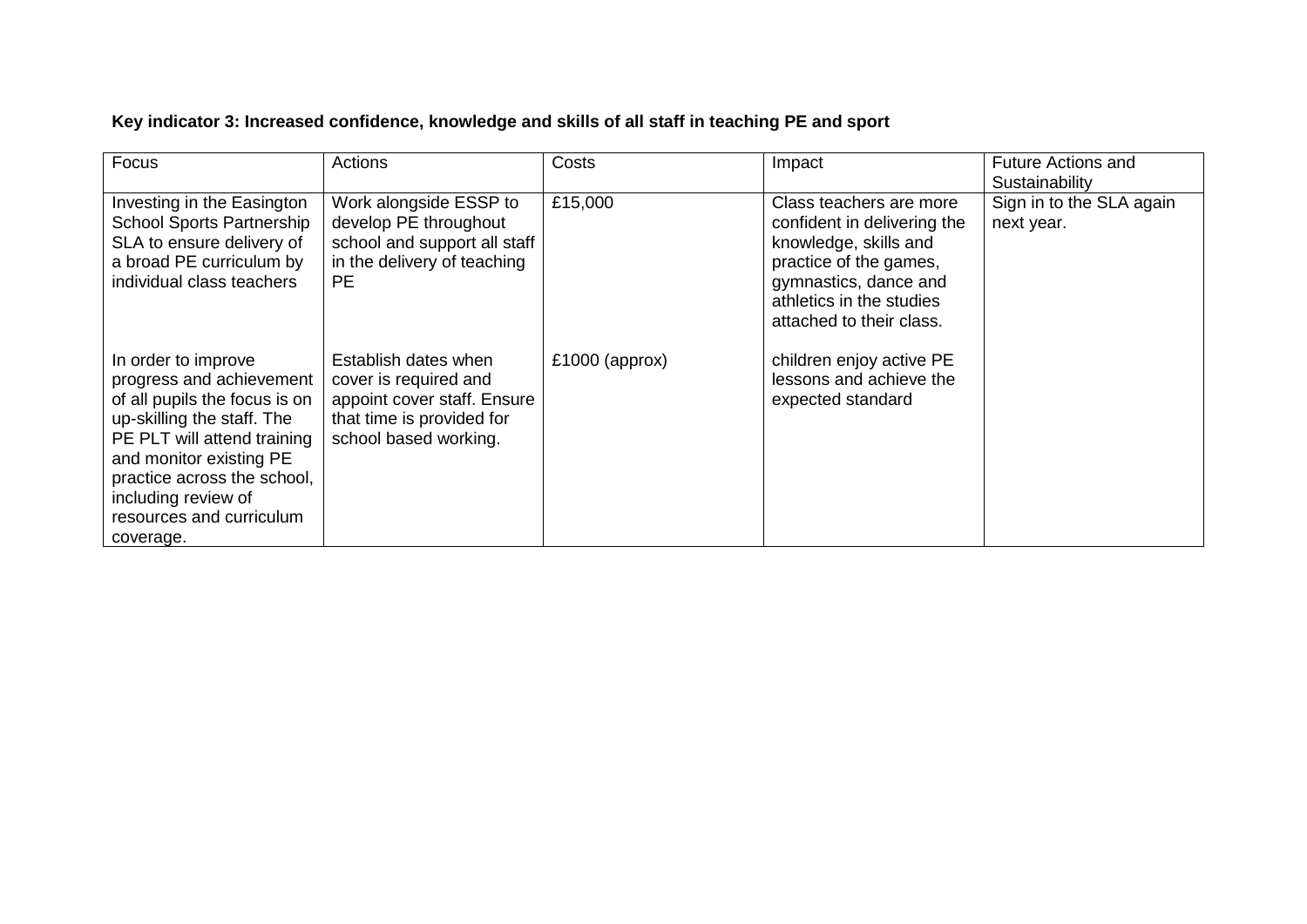# **Key indicator 4: Broader experience of a range of sports and activities offered to all pupils**

| Focus                                                                                                                                                                                                                                           | Actions                                                                                          | Costs   | Impact                                                                                                                                                                                                        | <b>Future Actions and</b><br>Sustainability                                                                                                        |
|-------------------------------------------------------------------------------------------------------------------------------------------------------------------------------------------------------------------------------------------------|--------------------------------------------------------------------------------------------------|---------|---------------------------------------------------------------------------------------------------------------------------------------------------------------------------------------------------------------|----------------------------------------------------------------------------------------------------------------------------------------------------|
| Continue to offer a wider<br>range of activities both<br>within and outside the<br>curriculum in order to get<br>more pupils involved.<br>Focus particularly on<br>those pupils who do not<br>take up additional PE and<br>Sport opportunities. | Involve external coaches<br>to work with staff and<br>children.                                  | £12,000 | Children have a range of<br>sessions from:<br><b>Brian Honour Football</b><br>School<br>Circurama<br>S MAcallister heathy food<br>and active play<br>Hoopstarz                                                | Look to expand range<br>seeking ideas from<br>children.                                                                                            |
| Provide a wider range of<br>after school sport, hobbies<br>and activities clubs with<br>which children may be<br>unfamiliar to promote<br>involvement in physical<br>activity.                                                                  | School PLT to agree on<br>range of clubs/activities to<br>be delivered by School<br>based staff. | £1000   | All children provided with<br>the opportunity to be<br>involved and participate in<br>extra physical activity.<br>Sports based after school<br>clubs were held at daily<br>from Tuesday - Friday<br>each week | Continue to use PLT to<br>gather children's interests.<br>Create more focus on<br>Change 4 Life clubs termly<br>targeting less active<br>children. |